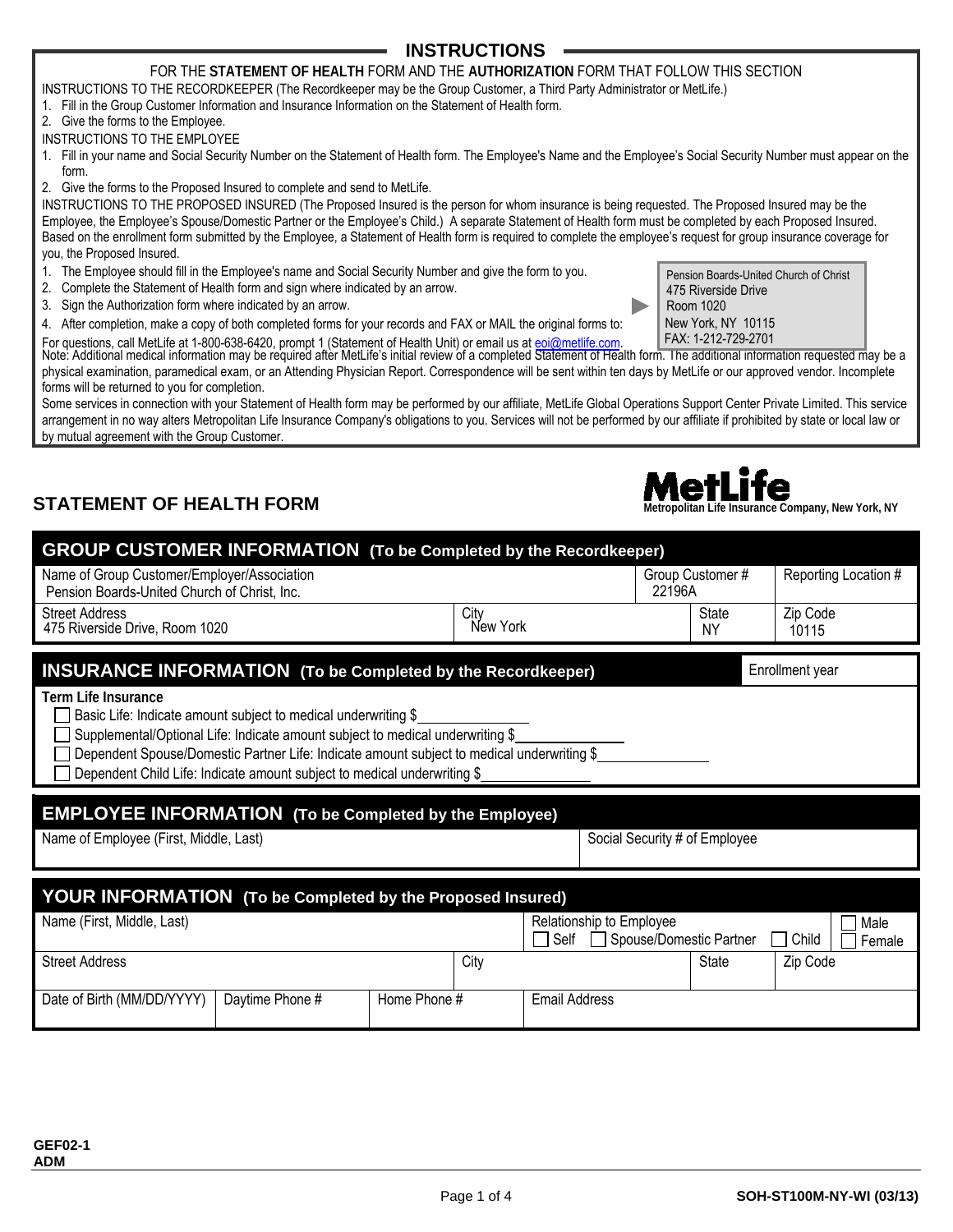# **HEALTH INFORMATION**

|                               | Please complete all questions below. Omitted information will cause delays. In this section, "you" and "your" refers to the person for whom |  |  |  |  |
|-------------------------------|---------------------------------------------------------------------------------------------------------------------------------------------|--|--|--|--|
| insurance is being requested. |                                                                                                                                             |  |  |  |  |

| Your name | Employee's Social Security/Identification #                                                                                                                                                                                                                           |                             |
|-----------|-----------------------------------------------------------------------------------------------------------------------------------------------------------------------------------------------------------------------------------------------------------------------|-----------------------------|
|           | Your weight _____ pounds<br>1. Your height ___ feet ___ inches                                                                                                                                                                                                        |                             |
|           | 2. Are you now on a diet prescribed by a physician or other health care provider? If "yes" indicate type ______________________________                                                                                                                               | Yes<br>$\Box$               |
|           |                                                                                                                                                                                                                                                                       |                             |
|           | 3. Are you now pregnant? If "yes," what is your due date (month/day/year)? ________________________                                                                                                                                                                   | $\Box$                      |
|           | 4. Are you now, or have you in the past 5 years, used tobacco in any form?                                                                                                                                                                                            | $\Box$                      |
|           | 5. In the past 5 years, have you received medical treatment or counseling by a physician or other health care provider for, or been<br>advised by a physician or other health care provider to discontinue, the use of alcohol or prescribed or non-prescribed drugs? | $\Box$                      |
|           | 6. In the past 5 years, have you been convicted of driving while intoxicated or under the influence of alcohol and/or any drug?<br>If "yes", specify "date(s) of conviction(s) (month/day/year) _<br><u> 1980 - Johann Barbara, martin a</u>                          | $\Box$                      |
|           | 7. Have you had any application for life, accidental death and dismemberment or disability insurance declined, postponed, withdrawn,<br>rated, modified, or issued other than as applied for?                                                                         | $\Box$                      |
|           | 8. Are you now receiving or applying for any disability benefits, including workers' compensation?                                                                                                                                                                    | $\Box$                      |
|           | 9. Have you been Hospitalized as defined below (not including well-baby delivery) in the past 90 days?                                                                                                                                                                | $\mathcal{L}_{\mathcal{A}}$ |
|           | Hospitalized means admission for inpatient care in a hospital; receipt of care in a hospice facility, intermediate care facility, or long                                                                                                                             |                             |
|           | term care facility; or receipt of the following treatment wherever performed: chemotherapy, radiation therapy, or dialysis.                                                                                                                                           |                             |
|           | 10. Have you ever been diagnosed or treated by a physician or other health care provider for Acquired Immunodeficiency Syndrome<br>(AIDS) or AIDS Related Complex (ARC)?                                                                                              |                             |
|           | 11. Have you ever been diagnosed, treated or given medical advice by a physician or other health care provider for:                                                                                                                                                   |                             |
|           | Yes                                                                                                                                                                                                                                                                   | No                          |
| а.        | cardiac or cardiovascular disorder?                                                                                                                                                                                                                                   |                             |
| b.        | stroke or circulatory disorder?                                                                                                                                                                                                                                       |                             |
| c.        | 0<br>0<br>0<br>0<br>0<br>high blood pressure?                                                                                                                                                                                                                         |                             |
| d.        | cancer, Hodgkins disease, lymphoma or tumors? Indicate type ____________________                                                                                                                                                                                      |                             |
| е.        | anemia, leukemia or other blood disorder? Indicate type ________________________                                                                                                                                                                                      |                             |
| f.        | diabetes? Your age at diagnosis? <u>Secondal</u> Check if insulin treated                                                                                                                                                                                             |                             |
| g.        | --<br>--<br>--<br>--<br>-<br>asthma, COPD, emphysema or other lung disease? Indicate type ____________________                                                                                                                                                        |                             |
| h.        | ulcers, stomach, hepatitis or other liver disorder? Indicate type ______________________                                                                                                                                                                              |                             |
| i.        | colitis, Crohn's, diverticulitis or other intestinal disorder? Indicate type ______________________                                                                                                                                                                   |                             |
| J.        | memory loss?                                                                                                                                                                                                                                                          |                             |
| k.        | epilepsy, paralysis, seizures, dizziness or other neurological disorder?<br>Specify date of last seizure (month/year) ______ Indicate type _________________                                                                                                          |                             |
| I.        | Epstein-Barr, chronic fatigue syndrome or fibromyalgia?                                                                                                                                                                                                               |                             |
| m.        | multiple sclerosis, ALS or muscular dystrophy?                                                                                                                                                                                                                        |                             |
| n.        | lupus, scleroderma, auto immune disease or connective tissue disorder?                                                                                                                                                                                                |                             |
| 0.        | $arthritis?$ osteoarthritis represented other/type                                                                                                                                                                                                                    |                             |
| p.        | back, neck, knee, spinal, joint or other musculosketal disorder?                                                                                                                                                                                                      |                             |
| q.        | carpal tunnel syndrome?                                                                                                                                                                                                                                               |                             |
| r.        | kidney, urinary tract or prostate disorder? Indicate type ______________________                                                                                                                                                                                      |                             |
| S.        | thyroid or other gland disorder? Indicate type _________________________________                                                                                                                                                                                      |                             |
| t.        | mental, anxiety, depression, attempted suicide or nervous disorder?                                                                                                                                                                                                   |                             |
| u.        | sleep apnea                                                                                                                                                                                                                                                           |                             |
|           |                                                                                                                                                                                                                                                                       |                             |

**For "yes" answers, please provide full details on the next page in Section 2, then complete Section 3. If all questions are answered "no," you may proceed directly to Section 3 on the next page.**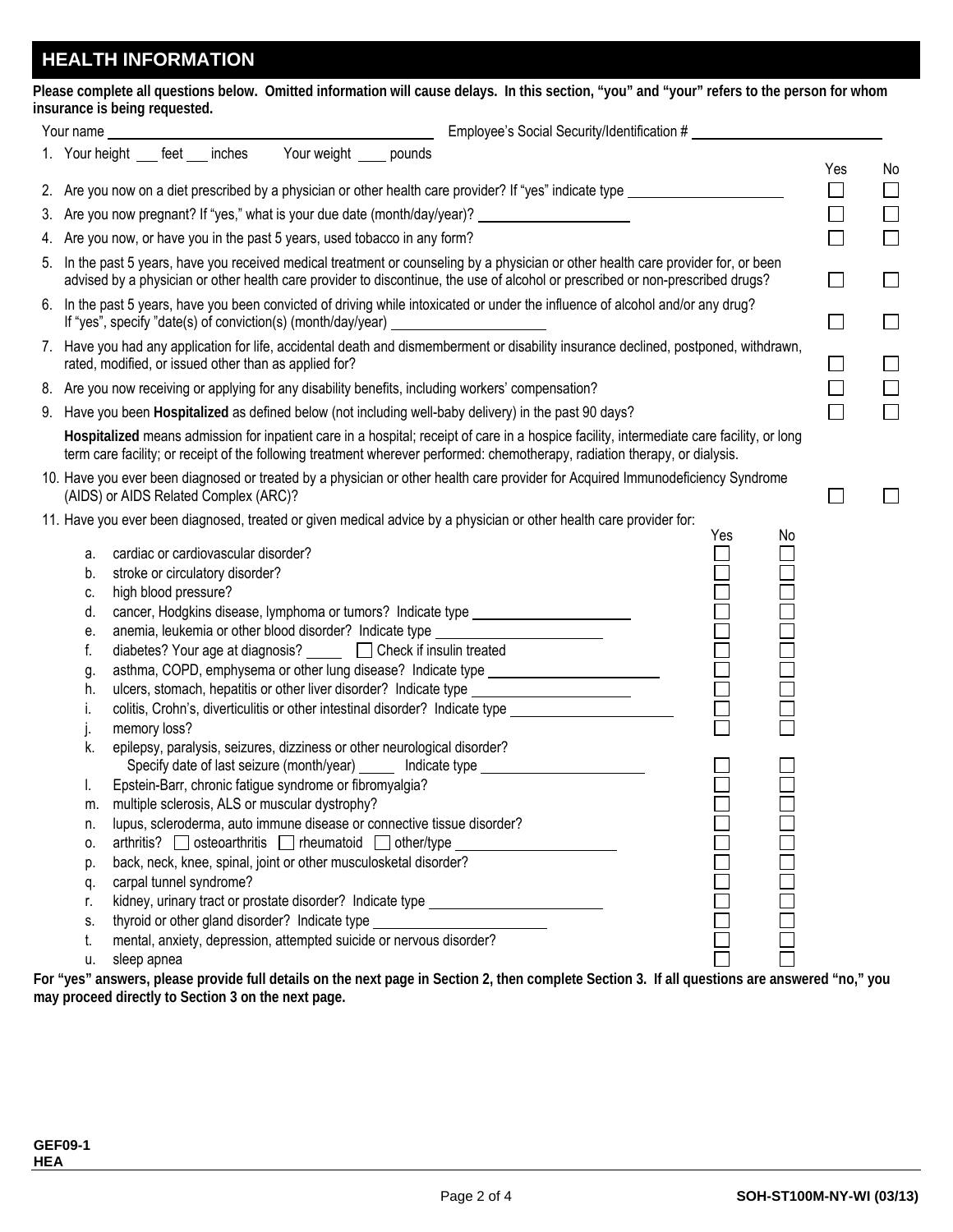| <b>SECTION 2</b> – Please provide full details-below for each "Yes" answer to the preceding questions 1-11. If you need more space to provide full      |
|---------------------------------------------------------------------------------------------------------------------------------------------------------|
| details, attach a separate sheet with the information and sign and date it. Delays in processing your application may occur if complete details are not |
| provided. MetLife may contact you for additional or missing information.                                                                                |

| provided. Metche may contact you for additional or missing imorniation. |                                                                                                                                                                                                                                     |                              |              |                                  |
|-------------------------------------------------------------------------|-------------------------------------------------------------------------------------------------------------------------------------------------------------------------------------------------------------------------------------|------------------------------|--------------|----------------------------------|
| <b>Question Number</b>                                                  | Condition/Diagnosis                                                                                                                                                                                                                 | <b>Medication Prescribed</b> |              |                                  |
|                                                                         |                                                                                                                                                                                                                                     | Yes $\_\_$<br>No             |              |                                  |
| Date of Diagnosis (Month/Year)                                          | Date of Last Treatment (Month/Year)                                                                                                                                                                                                 | Type of Treatment            |              |                                  |
|                                                                         |                                                                                                                                                                                                                                     |                              |              |                                  |
|                                                                         |                                                                                                                                                                                                                                     |                              |              |                                  |
| <b>Treating Health Professional</b>                                     |                                                                                                                                                                                                                                     |                              |              |                                  |
| Personal Physician's Name: __________                                   |                                                                                                                                                                                                                                     |                              |              |                                  |
|                                                                         | Date of last visit: <u>New York:</u> Reason for visit: New York: New York: New York: New York: New York: New York: New York: New York: New York: New York: New York: New York: New York: New York: New York: New York: New York: Ne |                              |              |                                  |
| Address                                                                 |                                                                                                                                                                                                                                     |                              |              |                                  |
| Street                                                                  | City                                                                                                                                                                                                                                |                              | <b>State</b> | Zip Code                         |
| Telephone: ( ) -                                                        |                                                                                                                                                                                                                                     |                              |              |                                  |
| <b>Question Number</b>                                                  | Condition/Diagnosis                                                                                                                                                                                                                 | <b>Medication Prescribed</b> |              |                                  |
|                                                                         |                                                                                                                                                                                                                                     |                              |              |                                  |
|                                                                         |                                                                                                                                                                                                                                     | No                           |              |                                  |
| Date of Diagnosis (Month/Year)                                          | Date of Last Treatment (Month/Year)                                                                                                                                                                                                 | Type of Treatment            |              |                                  |
|                                                                         |                                                                                                                                                                                                                                     |                              |              |                                  |
|                                                                         |                                                                                                                                                                                                                                     |                              |              |                                  |
| <b>Treating Health Professional</b>                                     |                                                                                                                                                                                                                                     |                              |              |                                  |
| Personal Physician's Name: Value of Personal Physician's Name:          |                                                                                                                                                                                                                                     |                              |              |                                  |
|                                                                         | Date of last visit: No. 2014 No. 2014 No. 2014 No. 2014 No. 2014 No. 2014 No. 2014 No. 2014 No. 2014 No. 2014 N                                                                                                                     |                              |              |                                  |
| Address<br>Street                                                       | City                                                                                                                                                                                                                                |                              | <b>State</b> | Zip Code                         |
|                                                                         |                                                                                                                                                                                                                                     |                              |              |                                  |
|                                                                         |                                                                                                                                                                                                                                     |                              |              |                                  |
| Telephone: $($ $)$ $-$                                                  |                                                                                                                                                                                                                                     |                              |              |                                  |
| <b>Question Number</b>                                                  | Condition/Diagnosis                                                                                                                                                                                                                 | <b>Medication Prescribed</b> |              |                                  |
|                                                                         |                                                                                                                                                                                                                                     |                              |              |                                  |
|                                                                         |                                                                                                                                                                                                                                     | No                           |              |                                  |
| Date of Diagnosis (Month/Year)                                          | Date of Last Treatment (Month/Year)                                                                                                                                                                                                 | Type of Treatment            |              |                                  |
|                                                                         |                                                                                                                                                                                                                                     |                              |              |                                  |
| <b>Treating Health Professional</b>                                     |                                                                                                                                                                                                                                     |                              |              |                                  |
| Personal Physician's Name: ________                                     |                                                                                                                                                                                                                                     |                              |              |                                  |
| Date of last visit: ________________                                    |                                                                                                                                                                                                                                     |                              |              |                                  |
| Address                                                                 |                                                                                                                                                                                                                                     |                              |              |                                  |
| <b>Street</b>                                                           | City                                                                                                                                                                                                                                |                              | State        | Zip Code                         |
| Telephone: (                                                            |                                                                                                                                                                                                                                     |                              |              |                                  |
| <b>SECTION 3</b>                                                        |                                                                                                                                                                                                                                     |                              |              |                                  |
|                                                                         |                                                                                                                                                                                                                                     |                              |              |                                  |
|                                                                         |                                                                                                                                                                                                                                     |                              |              | $\text{Telephone:}$ $($ $)$ $ -$ |
|                                                                         |                                                                                                                                                                                                                                     |                              |              |                                  |
| Date of last visit (MM/DD/YYYY): ______________________                 |                                                                                                                                                                                                                                     |                              |              |                                  |
|                                                                         |                                                                                                                                                                                                                                     |                              |              |                                  |
|                                                                         |                                                                                                                                                                                                                                     |                              |              |                                  |
|                                                                         |                                                                                                                                                                                                                                     |                              |              | $\text{Telephone:}$ ( ) $-$      |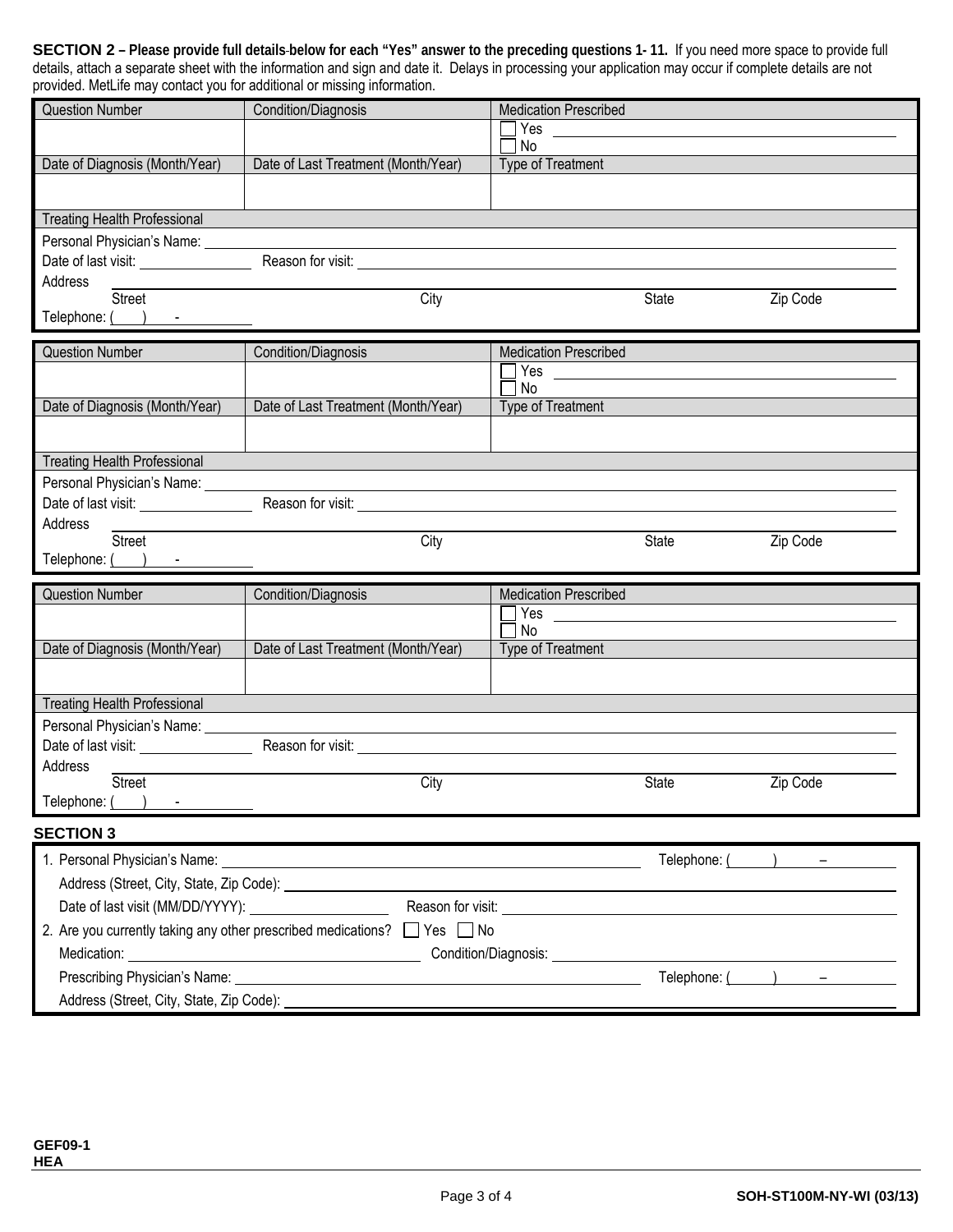#### **FRAUD WARNINGS**

Before signing this Statement of Health form, please read the warning for the state where you reside and for the state where the contract under which you are applying for coverage was issued.

**Alabama, Arkansas, District of Columbia, Louisiana, Massachusetts, New Mexico, Ohio, Rhode Island and West Virginia**: Any person who knowingly presents a false or fraudulent claim for payment of a loss or benefit or knowingly presents false information in an application for insurance is guilty of a crime and may be subject to fines and confinement in prison.

**Colorado**: It is unlawful to knowingly provide false, incomplete or misleading facts or information to an insurance company for the purpose of defrauding or attempting to defraud the company. Penalties may include imprisonment, fines, denial of insurance and civil damages. Any insurance company or agent of an insurance company who knowingly provides false, incomplete, or misleading facts or information to a policyholder or claimant for the purpose of defrauding or attempting to defraud the policyholder or claimant with regard to a settlement or award payable from insurance proceeds shall be reported to the Colorado Division of Insurance within the Department of Regulatory Agencies.

**Florida**: Any person who knowingly and with intent to injure, defraud or deceive any insurance company files a statement of claim or an application containing any false, incomplete or misleading information is guilty of a felony of the third degree.

**Kentucky**: Any person who knowingly and with intent to defraud any insurance company or other person files an application for insurance containing any materially false information or conceals, for the purpose of misleading, information concerning any fact material thereto commits a fraudulent insurance act, which is a crime.

**Maine, Tennessee, Virginia and Washington: It is a crime to knowingly provide false, incomplete or misleading information to an insurance company for the purpose of defrauding the company. Penalties may include imprisonment, fines or a denial of insurance benefits.**

**Maryland**: Any person who knowingly or willfully presents a false or fraudulent claim for payment of a loss or benefit or who knowingly or willfully presents false information in an application for insurance is quilty of a crime and may be subject to fines and confinement in prison.

**New Jersey**: Any person who files an application containing any false or misleading information is subject to criminal and civil penalties.

**New York** (only applies to Accident and Health Benefits): Any person who knowingly and with intent to defraud any insurance company or other person files an application for insurance or statement of claim containing any materially false information, or conceals for the purpose of misleading, information concerning any fact material thereto, commits a fraudulent insurance act, which is a crime, and shall also be subject to civil penalty not to exceed five thousand dollars and the stated value of the claim for each such violation.

**Oklahoma:** WARNING: Any person who knowingly, and with intent to injure, defraud or deceive any insurer, makes any claim for the proceeds of an insurance policy containing any false, incomplete or misleading information is guilty of a felony.

**Oregon and Vermont:** Any person who knowingly presents a false statement in an application for insurance may be guilty of a criminal offense and subject to penalties under state law.

**Puerto Rico:** Any person who knowingly and with the intention to defraud includes false information in an application for insurance or files, assists or abets in the filing of a fraudulent claim to obtain payment of a loss or other benefit, or files more than one claim for the same loss or damage, commits a felony and if found guilty shall be punished for each violation with a fine of no less than five thousand dollars (\$5,000), not to exceed ten thousand dollars (\$10,000); or imprisoned for a fixed term of three (3) years, or both. If aggravating circumstances exist, the fixed jail term may be increased to a maximum of five (5) years; and if mitigating circumstances are present, the jail term may be reduced to a minimum of two (2) years.

**Pennsylvania and all other states:** Any person who knowingly and with intent to defraud any insurance company or other person files an application for insurance or statement of claim containing any materially false information, or conceals for the purpose of misleading, information concerning any fact material thereto commits a fraudulent insurance act, which is a crime and subjects such person to criminal and civil penalties. **GEF09-1** 

#### **FW**

# **DECLARATIONS AND SIGNATURES**

By signing below, I acknowledge:

- 1. I have read this Statement of Health form and declare that all information I have given, including any health information, is true and complete to the best of my knowledge and belief. I understand that this information will be used by MetLife to determine my insurability.
- 2. I have read the applicable Fraud Warning(s) provided in this Statement of Health form.

| Sign<br>Here | Signature of Proposed Insured | <b>Print Name</b> | Date Signed (MM/DD/YYYY)                                                                                                                                                                                                                                                                                                                                                                                                                                                  |
|--------------|-------------------------------|-------------------|---------------------------------------------------------------------------------------------------------------------------------------------------------------------------------------------------------------------------------------------------------------------------------------------------------------------------------------------------------------------------------------------------------------------------------------------------------------------------|
|              |                               |                   | If a child proposed for insurance is age 18 or over, the child must sign this Statement of Health. If the child is under age 18, a Personal Representative for<br>the child must sign, and indicate the legal relationship between the Personal Representative and the proposed insured. A Personal Representative<br>for the child is a person who has the right to control the child's health care, usually a parent, legal guardian, or a person appointed by a court. |